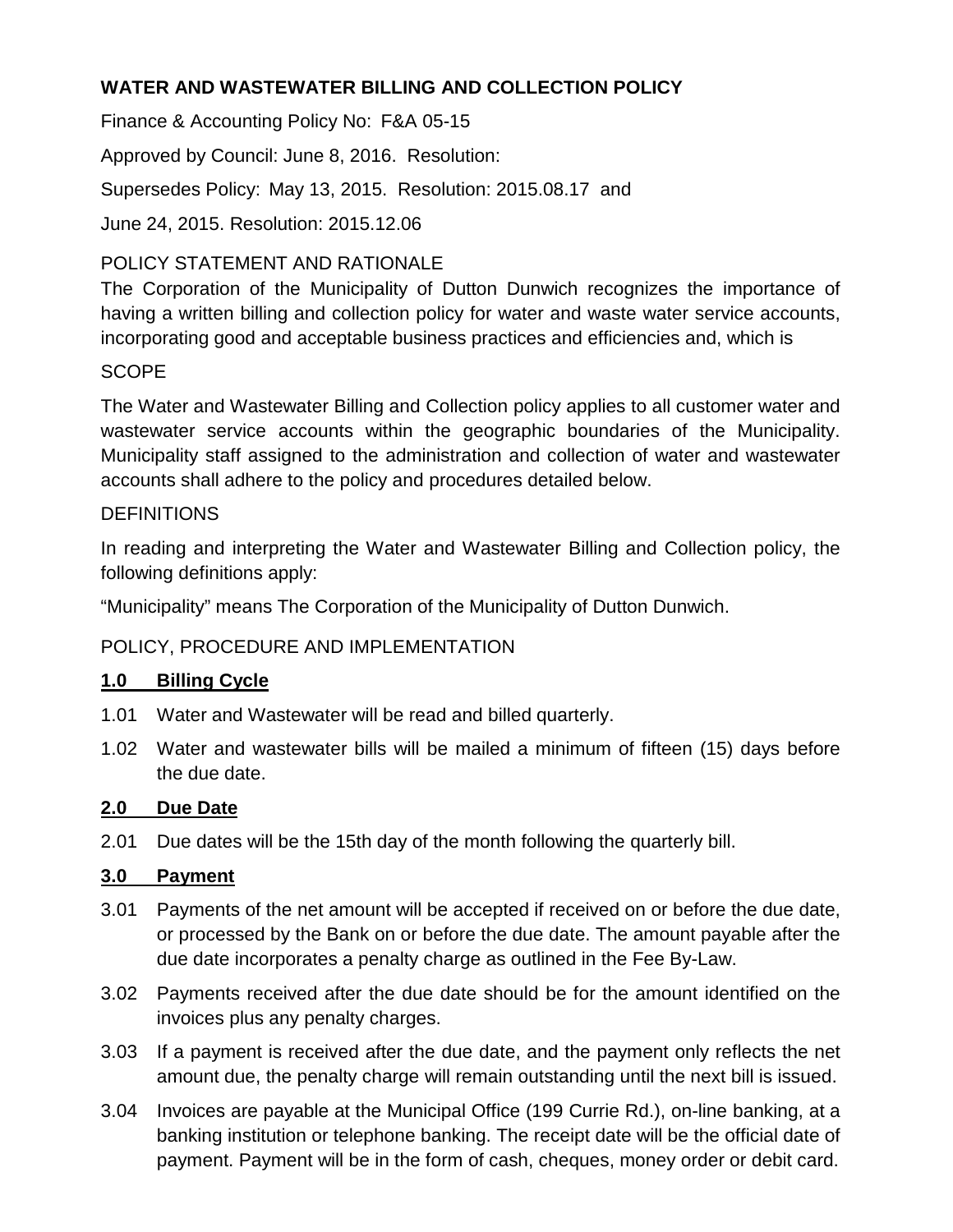### 3.05 Pre-Authorized Payment Plan;

Payment may be made by Pre-Authorized Payment Plan if a customer provides completed Pre-Authorized Payment Plan Application and a void cheque encoded with the bank's transit number, bank number, and bank account number belonging to the bank account for which the amount owing is to be withdrawn 15 calendar days prior. Pre-Authorized payments will be withdrawn on the due date, and for the amount due, as indicated on the customer's bill. Monthly equalized payments may be available if prior authorization has been given to an owner on an exception basis, from the Treasurer or an authorized employee.

- The Due Date Plan debits the bank account and credits the invoice balance on the due date.
- 3.06 12 Month Equal Payment Plan will be calculated using past water consumption averages and will not be an exact representation of water consumption for a given billing period. The monthly equalized amount will be debited from the customer's bank account on the 15th business day of each month. Any balances or credits will show on the invoice and the customer is required to monitor the balance over or under the monthly equalized amount. Monthly equalized amounts will be reconciled yearly unless otherwise warranted.
	- Active billing accounts with 12 Month Equal Payment Plan will be exempt from late penalties and will not accrue interest on outstanding balances, nor will interest accrue on credits.
	- If there is no past consumption history, the monthly preauthorized amount will default to the average consumption for a family of four or 21 cubic meters per month.
	- A customer must submit changes and/or cancellations to their Pre-Authorized Application Plan in writing, a minimum of 30 calendar days prior to the next due date.

### **4.0 Tenant Deposit**

- 4.01 Where a property is tenant occupied, and the tenant is responsible for the payment of water and wastewater charges, a deposit in an amount established by by-law, from time to time, is required prior to the water service being activated.
- 4.02 A tenant deposit will be applied to a final bill, and the balance of the deposit, if applicable, will be refunded to the tenant.

### **5.0 Seasonal Service**

- 5.01 Accounts, where there is a request for service to be temporarily disconnected a fee will be charged, as established by by-law, from time to time, for the disconnection.
- 5.02 The customer is required to pay the fixed monthly charge during the period the service is temporarily disconnected.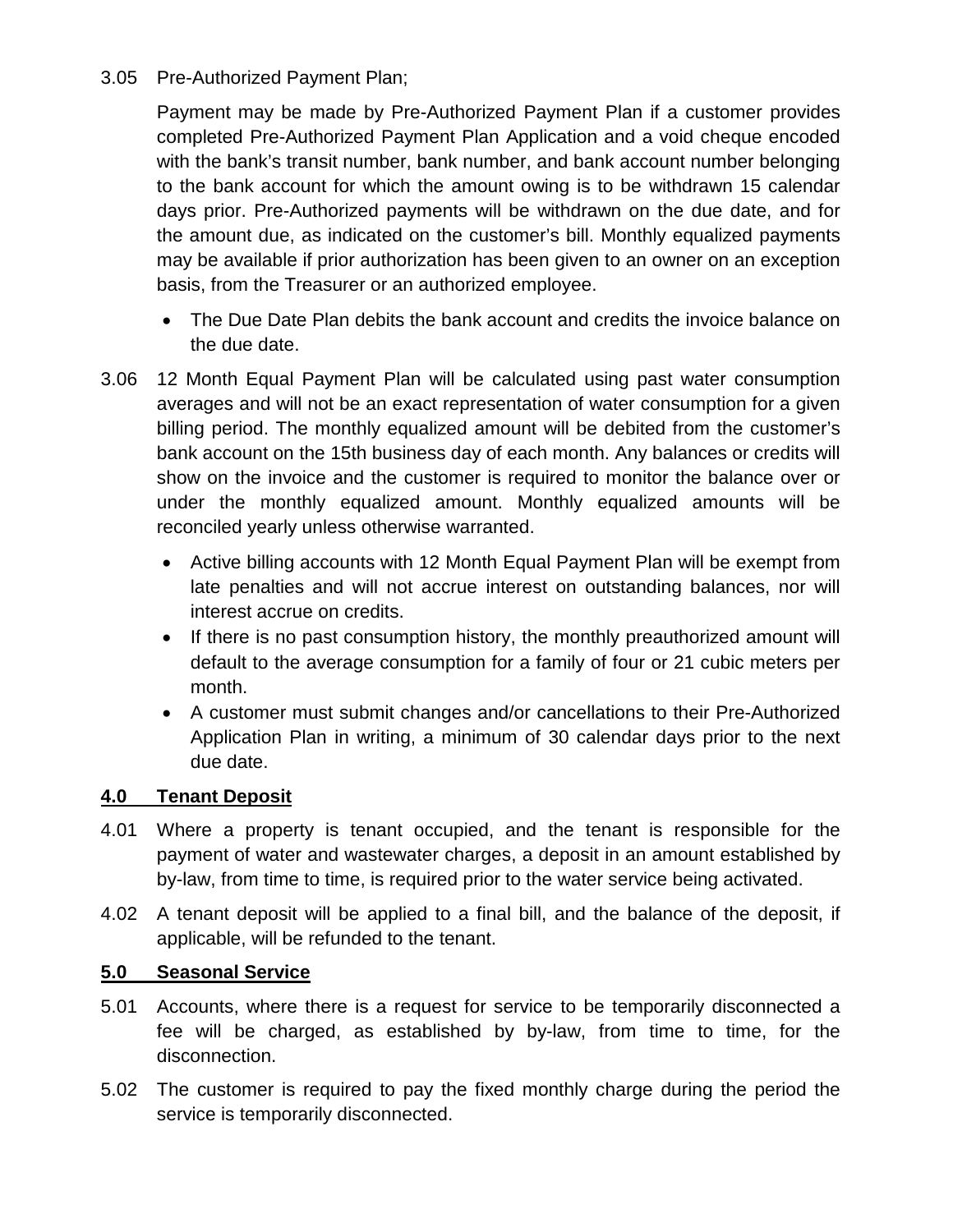- 5.03 Where a service has temporarily been disconnected at the request of the account holder and a request is made for service reconnection, a fee will be charged, as established by by-law, from time to time, for the reconnection.
- 5.04 A minimum of five (5) business days' notice is required for a temporary disconnection or service reconnection. The customer or designate must be in attendance while service is disconnected or reconnected.

### **6.0 Final Accounts**

- 6.01 Where the municipality has been notified that a final meter reading is required as a result of a property sale, the final meter reading shall be done on the inside reader. A fee will be charged, as established by by-law.
- 6.02 If overtime is necessary to read the inside meter, the cost will be added to the final bill.
- 6.03 Where a property has been sold, payment must be received within 30 days of the final bill being issued.
- 6.04 Where a final bill has not been paid within 30 days, within 7 days a letter will be sent to:
	- the previous property owners;
	- the new property owners; and
	- the lawyers for each party as applicable, informing them that should payment not be received within 10 working days, the overdue charges will be added to the property tax account, subject to the provisions of section 1(3) of the Municipal Act, 2001, which includes the ability to include outstanding charges in the cancellation price for a tax sale.
- 6.05 Where a final bill has been sent in regard to a tenanted property, and there is no response within 30 days, the balance will be transferred to the property owner's tax account.
- 6.06 Costs associated with the use of a collection agency are the responsibility of the consumer.

### **7.0 Collection**

- 7.01 First Letters for overdue accounts will only be mailed out for balances that are over 30 days overdue.
- 7.02 Amounts owing under \$100.00 will appear as past due on the next water and/or wastewater bill.

### **8.0 Disconnection**

8.01 Accounts remaining unpaid for a period of fifteen (15) days beyond the date of issuance of the First Letter are subject to disconnection of the service. At this time Second Letters are hand delivered (if no one is home, they are left in the mailbox/ between the screen door and front door).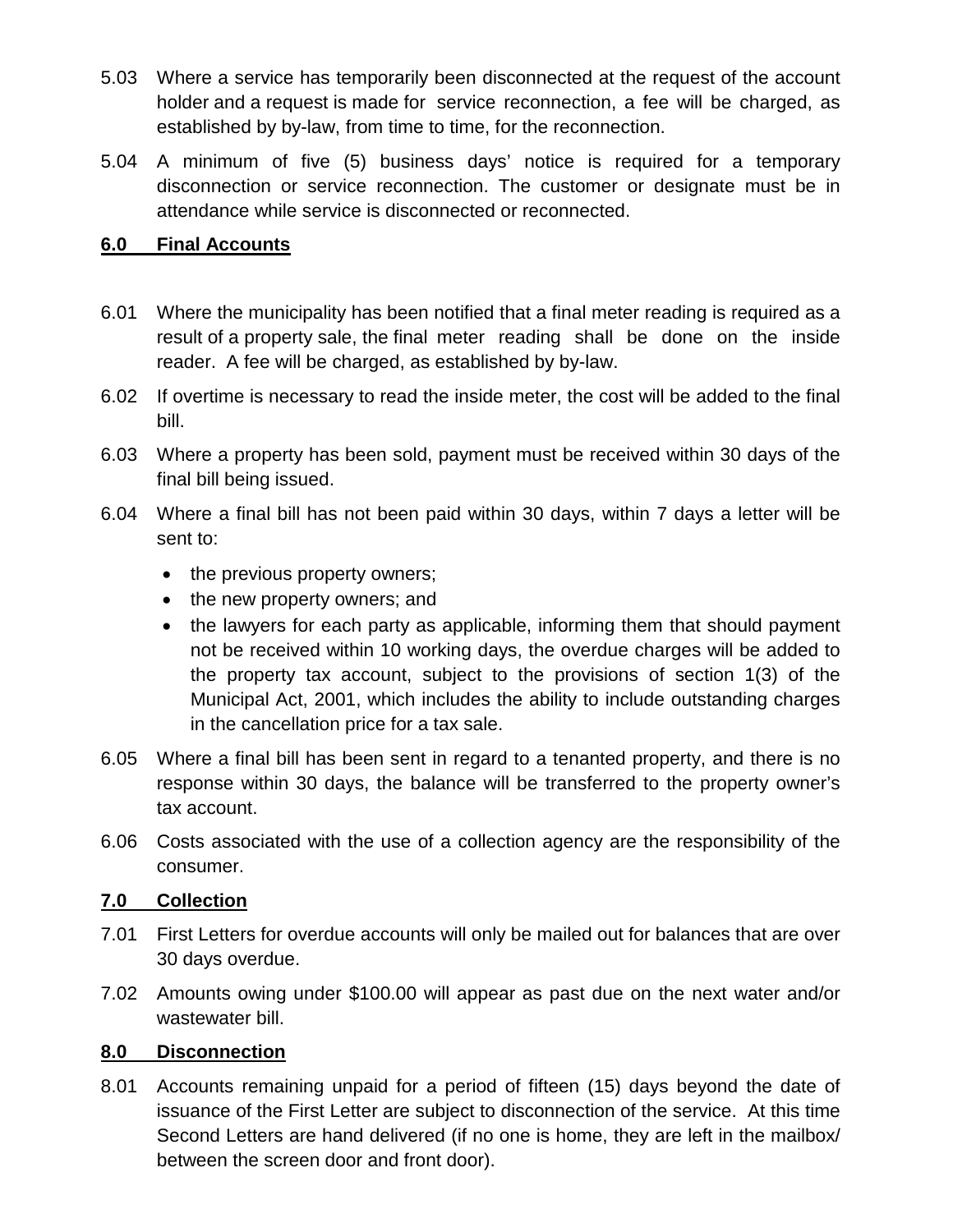Ten (10) days after the Second Letter is hand delivered the water service may be disconnected by the Municipality at any time.

Disconnects are to be scheduled between the hours of 8:00 a.m. and 2:00 p.m., Monday to Thursday.

- 8.02 A collection charge, as established by by-law, from time to time, will apply to all water and waste water accounts remaining unpaid one (1) day after the date for payment indicated on the First Letter.
- 8.03 Where disconnection is to occur, a service person will attend at the subject property to disconnect the service. A disconnection charge and a reconnection charge, as established by by-law, from time to time, will apply to all water and waste water accounts that are disconnected and reconnected.
- 8.04 Where extended interruptions of service would endanger the health and survival of a customer, reasonable measures will be taken to provide the customer with adequate time to make arrangements for account payment (not to exceed seven (7) calendar days).
- 8.05 Where the service is known to be in the name of a tenant the Municipality cannot disconnect the water, these will be added to the tax roll of the property owner.
- 8.06 Where service supplied to a landlord/owner is to be disconnected for nonpayment and the tenant(s) of the building will be affected, a letter will be sent to each tenant with a copy to the landlord/owner. The letter is to be delivered to the tenants providing them with a minimum of twenty-four (24) hours' notice of the impending disconnection. Should the account remain unpaid following the 24 hours' notice, the service will be disconnected.
- 8.07 When payment has not been made and the account has been disconnected or the property owners/tenants have moved, the Municipality will proceed with adding the balance to the tax roll.
- 8.08 Costs associated with the use of a collection agency, as approved from time to time by Council, are the responsibility of the consumer.
- 8.09 Where the property is owner occupied, and the services cannot be shut off, or collection efforts have been exhausted, the amount due shall be added to the tax roll.
- 8.10 Amounts added to the tax roll shall be collected in accordance with the provisions of section 1 (3) of the Municipal Act, 2001, which includes the provision to include the outstanding charges in the cancellation price for a tax sale.

# **9.0 Reconnection after Disconnection of Service**

9.01 Service may be reconnected at the request of the customer where the Municipality has received 100% payment for outstanding arrears. A reconnection charge as established by by-law, from time to time, will apply and must also be paid before water is turned back on. Payment must be made via cash, certified cheque, money order, or Interac only, in these circumstances.